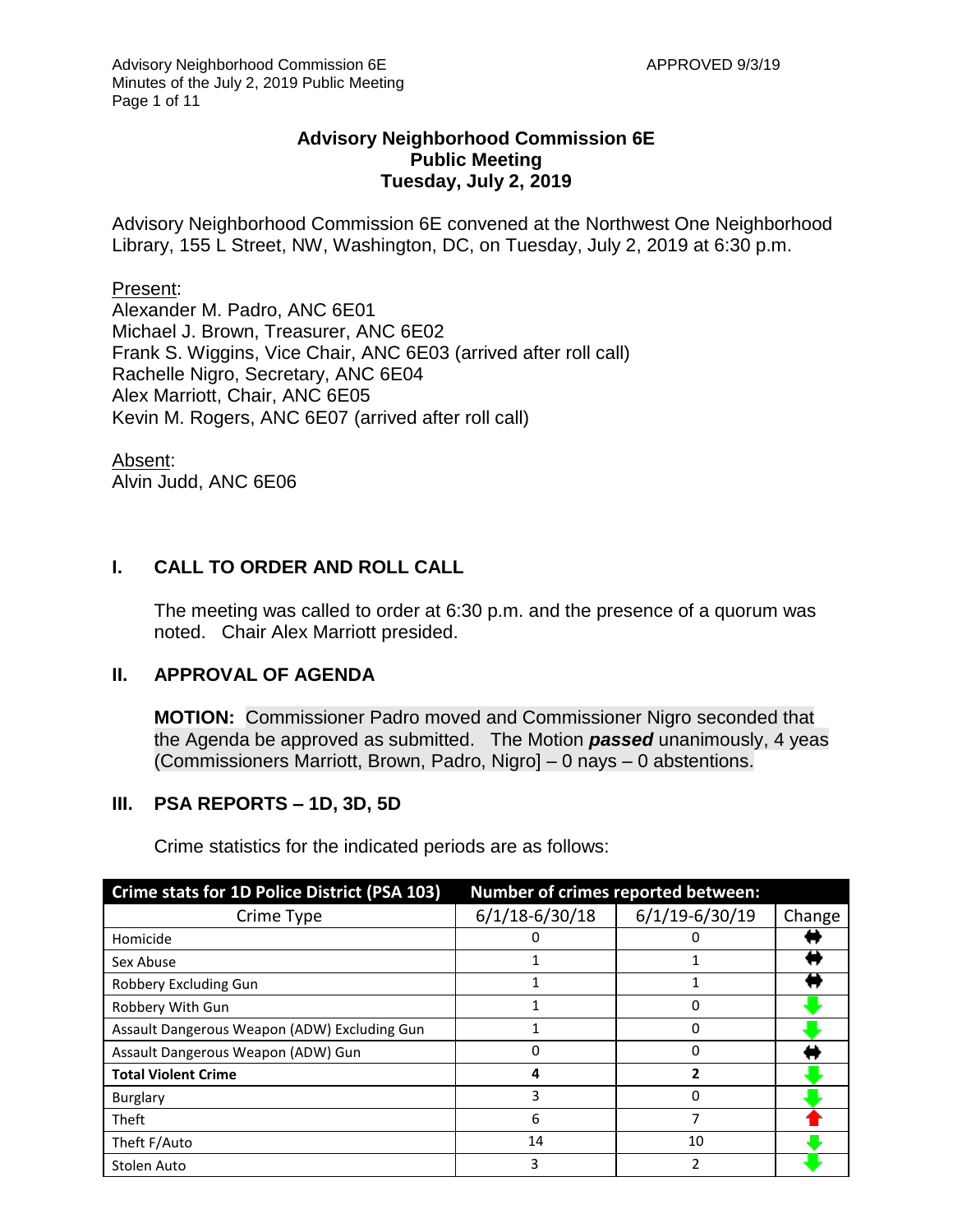#### Advisory Neighborhood Commission 6E APPROVED 9/3/19 Minutes of the July 2, 2019 Public Meeting Page 2 of 11

| Arson                       |    |    |  |
|-----------------------------|----|----|--|
| <b>Total Property Crime</b> | 26 | 19 |  |
| <b>Total Crime</b>          | 30 |    |  |

| Crime stats for 3D Police District (PSA 308) | Number of crimes reported between: |                    |        |
|----------------------------------------------|------------------------------------|--------------------|--------|
| Crime Type                                   | $6/1/18 - 6/30/18$                 | $6/1/19 - 6/30/19$ | Change |
| Homicide                                     | 0                                  | 0                  |        |
| Sex Abuse                                    | 0                                  | 0                  |        |
| Robbery Excluding Gun                        | 3                                  | 5                  |        |
| Robbery With Gun                             | 2                                  | 4                  |        |
| Assault Dangerous Weapon (ADW) Excluding Gun |                                    | 0                  |        |
| Assault Dangerous Weapon (ADW) Gun           | 2                                  | 2                  |        |
| <b>Total Violent Crime</b>                   | 8                                  | 11                 |        |
| Burglary                                     | 0                                  | 3                  |        |
| Theft                                        | 17                                 | 28                 |        |
| Theft F/Auto                                 | 41                                 | 24                 |        |
| Stolen Auto                                  | 5                                  | 3                  |        |
| Arson                                        | 0                                  | 0                  |        |
| <b>Total Property Crime</b>                  | 63                                 | 58                 |        |
| <b>Total Crime</b>                           | 71                                 | 69                 |        |

|                                                     | Number of crimes reported between: |                    |        |
|-----------------------------------------------------|------------------------------------|--------------------|--------|
| <b>Crime stats for 5D Police District (PSA 503)</b> |                                    |                    |        |
| Crime Type                                          | $6/1/18 - 6/30/19$                 | $6/1/19 - 6/30/19$ | Change |
| Homicide                                            | 0                                  | 0                  |        |
| Sex Abuse                                           | 0                                  | 0                  |        |
| Robbery Excluding Gun                               | 0                                  | 3                  |        |
| Robbery With Gun                                    | 2                                  | 1                  |        |
| Assault Dangerous Weapon (ADW) Excluding Gun        | 0                                  | 0                  |        |
| Assault Dangerous Weapon (ADW) Gun                  | 1                                  | 1                  |        |
| <b>Total Violent Crime</b>                          | 3                                  | 5                  |        |
| Burglary                                            | 3                                  | 3                  |        |
| <b>Theft</b>                                        | 20                                 | 33                 |        |
| Theft F/Auto                                        | 29                                 | 15                 |        |
| Stolen Auto                                         | 8                                  | 6                  |        |
| Arson                                               | 0                                  | 0                  |        |
| <b>Total Property Crime</b>                         | 60                                 | 57                 |        |
| <b>Total Crime</b>                                  | 63                                 | 62                 |        |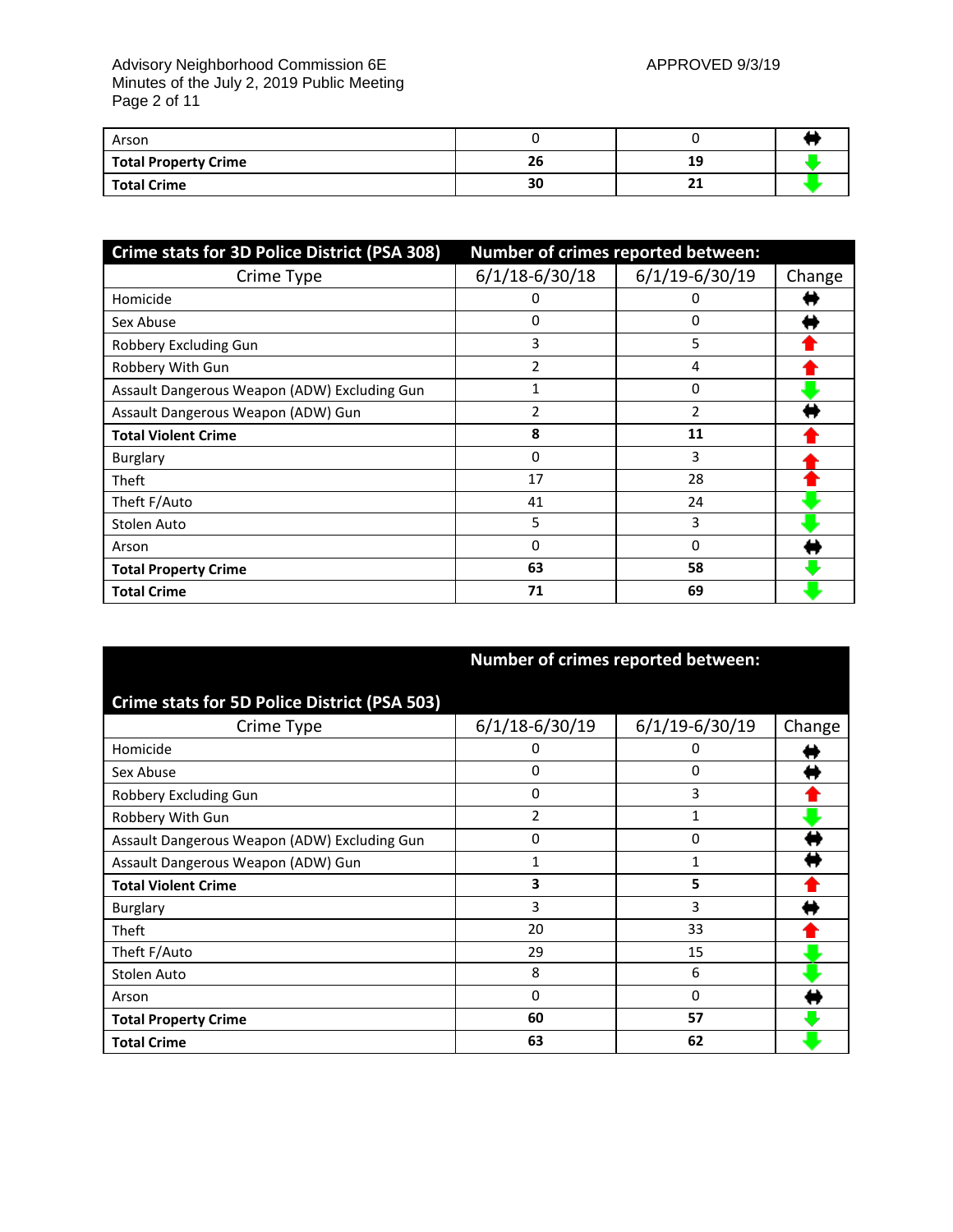**3D (PSA 308):** Captain H. S. Kim stated he did not have much to report. Robberies: 6/21/19 – Attempted bicycle robbery – five suspects; 7/12/19 – Uber picked up a fare at  $6<sup>th</sup>$  & O – suspect had a knife and asked for money. There have been 244 arrests. Three arrests for package thefts; Burglary - 400 block of Q Street, NW – suspect apprehended; arrests for possession of drugs with intent to distribute.

A question and answer period followed. Commissioner Padro asked about 29 shots fired at  $8<sup>th</sup>$  & R Streets, NW. Commissioner Nigro asked about the status of criminal activity in the 1200 block of 4<sup>th</sup> Street, NW (blighted property). She reported that the residents of Kirby Street are happy with the increased police presence.

[Commissioners Wiggins and Rogers arrive].

**1D (PSA 103):** Captain Dorrough reported that Chinatown has been hit with a lot of robberies. Thefts from Auto and Petty Theft are down significantly and urged residents not to leave valuables in their vehicles.

# **IV. SPECIAL GUEST: MID-CITY FINANCIAL PRESENTATION ON PLANS FOR WASHINGTON APARTMENTS, 1200 BLOCK OF 5TH STREET, NW [6E03]**

The presenter provided a brief preview and renderings of Mid-City Financial's plans to replace the Washington Apartments complex with a 365-unit residential development. They have not filed a PUD yet, but will be returning to the ANC later in the year. They have owned the property for many years and it is currently vacant. The block is long and thin; there will be two courtyard buildings to break down the scale of the building.

# **V. 504 K STREET, NW (7-ELEVEN): PRESENTATION BY 7-ELEVEN ON THE ANTICIPATED MT. VERNON TRIANGLE LOCATION [6E05]**

Representatives of 7-Eleven were present to respond to multiple issues raised by ANC 6E commissioners relating to the anticipated location of a twenty-four hour 7-Eleven with outdoor seating at 504 K Street, NW. The 7-Eleven will be selling tacos, different types of salsa, and will have an ice cream station.

A lengthy question and answer period followed. Issues raised were: this particular block is a real hot spot and how is a single 7-Eleven clerk able to police this area? Added to this is a concern that there will be a new liquor store going in next door. Questions were raised as to the proposed patio area outside and how it will be maintained for cleanliness. Another issue raised was management of trash. ANC 6E previously filed an objection to the footprint outside and asked whether 7-Eleven had any changes regarding this. 7-Eleven responded they will maintain an 8' wide sidewalk. They also stated that there will be more than one clerk and they anticipate having four (4) employees at all times. They will work with the local police, will provide security, and will have cameras. The outdoor seating will close at 11:00 p.m. and they are talking about chaining the tables and chairs and/or moving them inside.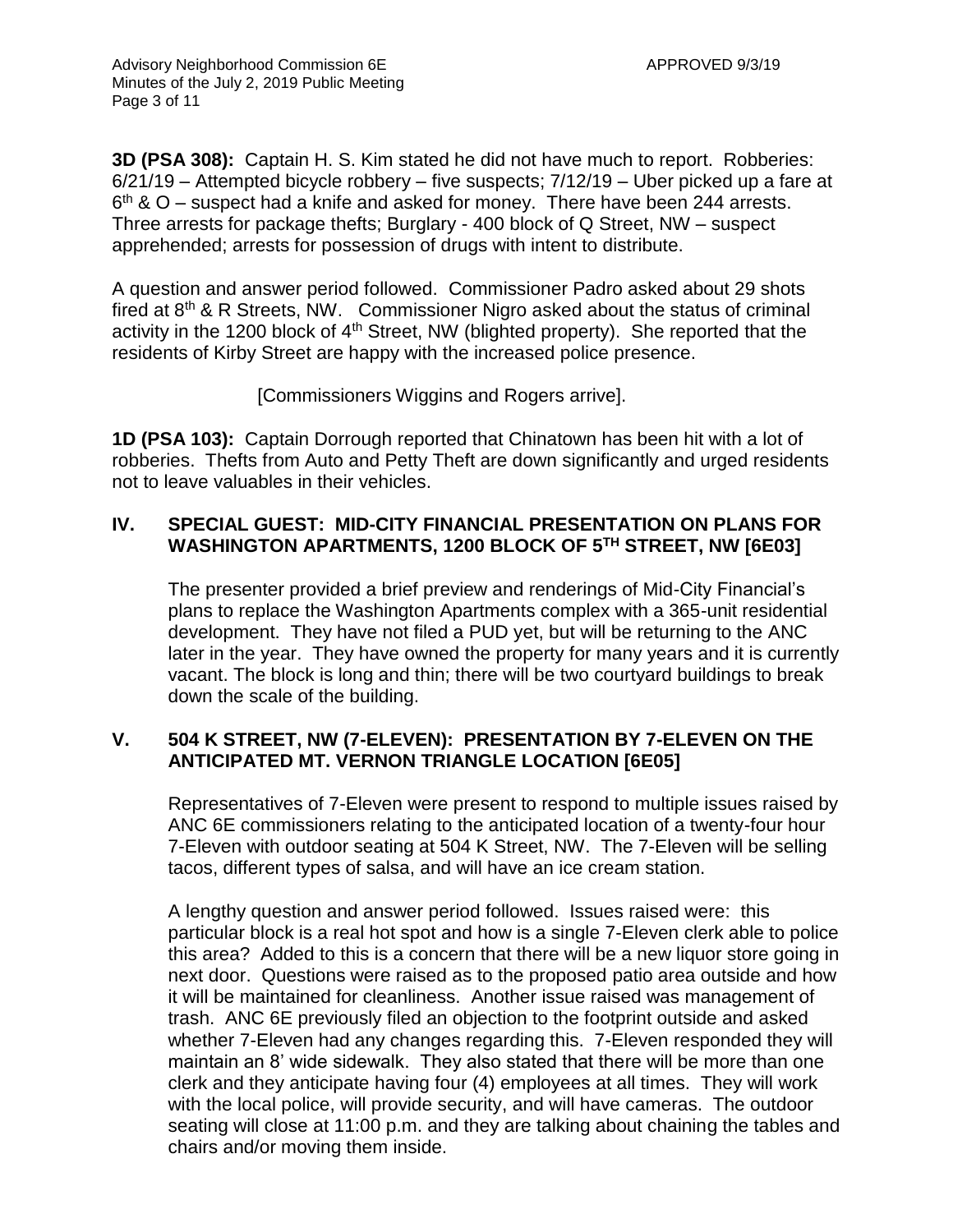Commissioners were asked to provide comments. Commissioner Padro stated he has a 7-Eleven in his SMD and they have been obstinate and uncooperative. Further, there are nuisances associated with this 7-Eleven. Managing trash is a huge issue and outside seating would exacerbate this.

Commissioner Rogers stated there are rats and crime in this neighborhood, to which 7-Eleven responded they will work with the Health Department. A question was raised as to whether tobacco and lottery tickets would be sold to which 7- Eleven responded affirmatively.

Commissioner Marriott noted that 7-Eleven is willing to sign a Settlement Agreement. Their hearing is on July 25, 2019.

# **VI. SPECIAL GUEST: VERIZON 5G SMALL CELL PRESENTATION**

A representative of Verizon spoke regarding their plans to deploy small cells in various areas of the District. Today, technology is relied on for everything. He provided a snapshot of how cell phone technology has changed over the years: **1G:** Many years ago, cell phones only allowed calls; **2G:** Later, text messages were added; **3G:** Allowed the ability to surf the Internet; **4G:** Today, cell phones allow video streaming; **5G** will improve these existing communications to better serve DC's growing communities where the infrastructure is struggling to keep up with community needs.

#### **VII. MT. VERNON TRIANGLE COMMUNITY IMPROVEMENT DISTRICT (CID): REQUEST FOR SUPPORT FOR A PUBLIC ART BUILDING COMMUNITIES (PABC) FY 20 DCCAH GRANT APPLICATION FOR THE ACTIVATION OF PRATHER'S ALLEY [6E05]**

Ebony Dumas, Associate Director of Planning and Economic Development for Mount Vernon CID, spoke regarding their request for ANC 6E support for a Public Art Building Communities (PABC) FY 20 DCCAH Grant Application for the activation of Prather's Alley. She outlined the process they followed which involved surveying the community on how it would like to activate the alley for pedestrian use, traffic calming measures, and, lastly, concept designs were presented to the community that were voted on. Safety, lighting and traffic concerns were considered and the winning proposal was a marketplace scheme. Commissioner Nigro expressed concerns about pedestrian safety. Commissioner Padro asked how vendors for the stalls will be selected.

**MOTION:** Commissioner Padro moved and Commissioner Nigro seconded that ANC 6E *support* the request for support of the Mt. Vernon Triangle Community Improvement District (CID) for a Public Art Building Communities (PABC) FY 20 DCCAH grant application for the activation of Prather's Alley and that said support be communicated in writing to the DC Commission on the Arts and Humanities (DCCAH). The Motion *passed* unanimously, 6 yeas (Commissioners Marriott, Brown, Padro, Nigro, Wiggins, and Rogers] – 0 nays – 0 abstentions.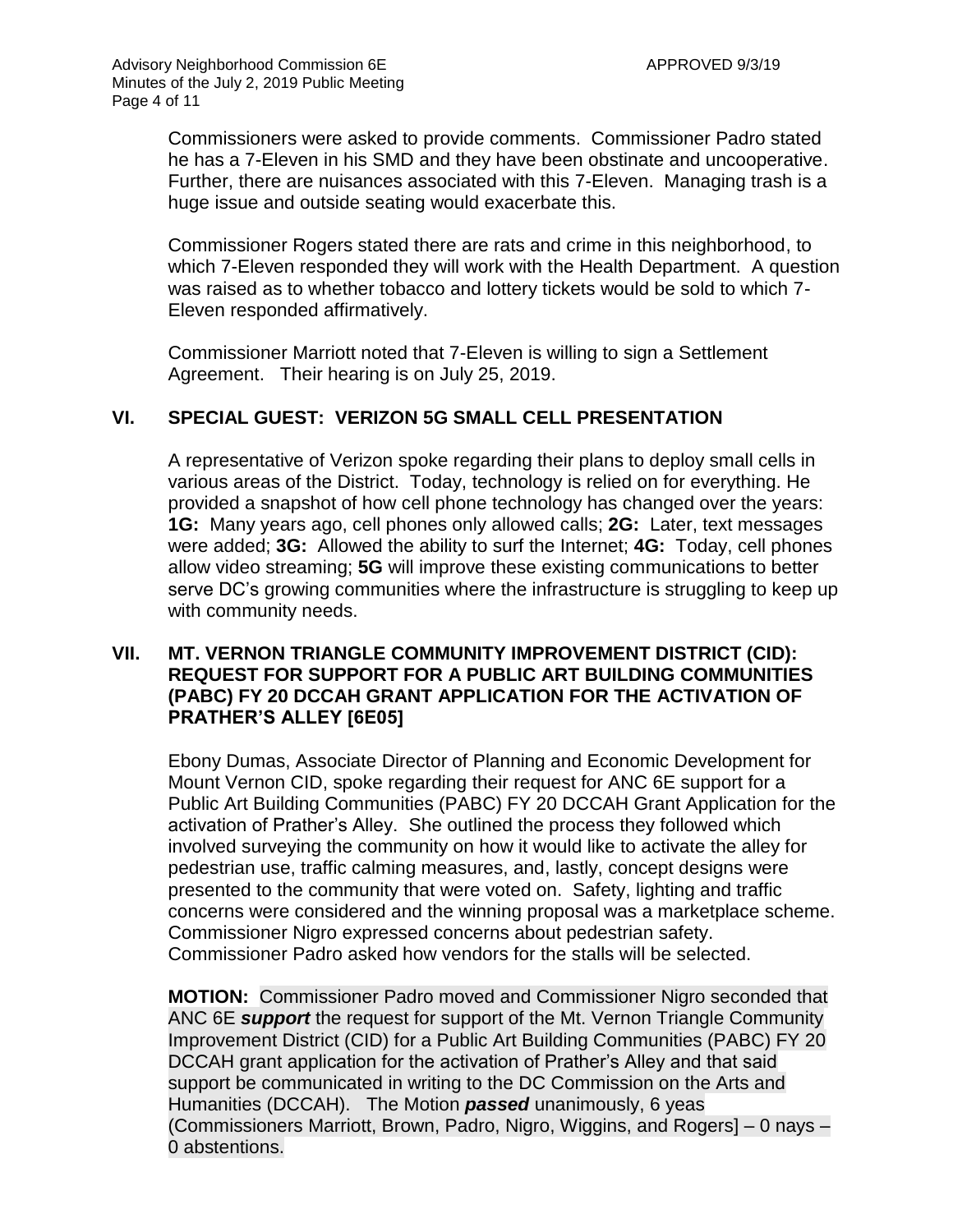[Commissioner Padro leaves the meeting].

#### **VIII. 800 NEW JERSEY AVENUE, NW: REQUEST FOR SUPPORT FOR DC COMMISSION ON THE ARTS AND HUMANITIES PUBLIC ART BUILDING COMMUNITIES GRANT FOR SCULPTURE IN FRONT OF CAPITOL VISTA DEVELOPMENT (SHAW MAIN STREETS) [6E07]**

Drew Porterfield, Director, Long View Gallery, spoke regarding their request for support for a DC Commission on the Arts and Humanities (DCCAH) Public Art Building Communities Grant for Sculpture in Front of Capitol Vista Development. The sculpture would be erected at the corner of New Jersey Avenue and 2<sup>nd</sup> Street. It will consist of a stainless steel sculpture of a mirrored migrant bird and will be lit up at night.

**MOTION:** Commissioner Marriott moved and Commissioner Brown seconded that ANC 6E **support** the request for support of 800 New Jersey Avenue, NW for a DC Commission on the Arts and Humanities (DCAAH) Public Art Building Communities (PABC) FY 20 DCCAH grant application for sculpture in front of Capitol Vista Development and that said support be communicated in writing to the DC Commission on the Arts and Humanities (DCCAH). The Motion *passed* unanimously, 5 yeas (Commissioners Marriott, Brown, Nigro, Wiggins, and Rogers]  $-0$  nays  $-0$  abstentions.

[Commissioner Padro returns to the meeting.]

# **IX. 455 I STREET, NW (PRATHER'S ON THE ALLEY): REQUEST FOR SUPPORT FOR THE RENEWAL OF ITS CLASS "C" RESTAURANT LICENSE**

**MOTION:** Commissioner Marriott moved and Commissioner Padro seconded that ANC 6E *support* the renewal of the Retailer Class C Restaurant License of Prather's on the Alley, 455 I Street, NW, and that said support be communicated in writing to the ABC Board and ABRA. The Motion *passed* unanimously, 6 yeas (Commissioners Marriott, Wiggins, Padro, Nigro, Brown, and Rogers – 0 nays – 0 abstentions.

## **X. 649 NEW YORK AVENUE, NW (LEON): REQUEST FOR SUPPORT FOR A NEW CLASS "C" RESTAURANT LICENSE [6E04]**

**MOTION:** Commissioner Nigro moved and Commissioner Marriott seconded that ANC 6E *support* the request for support for a new Retailer Class C Restaurant License of Leon, 649 New York Avenue, NW, and that said support be communicated in writing to the ABC Board and ABRA. The Motion *passed* unanimously, 6 yeas (Commissioners Marriott, Wiggins, Padro, Nigro, Brown, and Rogers)  $-0$  nays  $-0$  abstentions.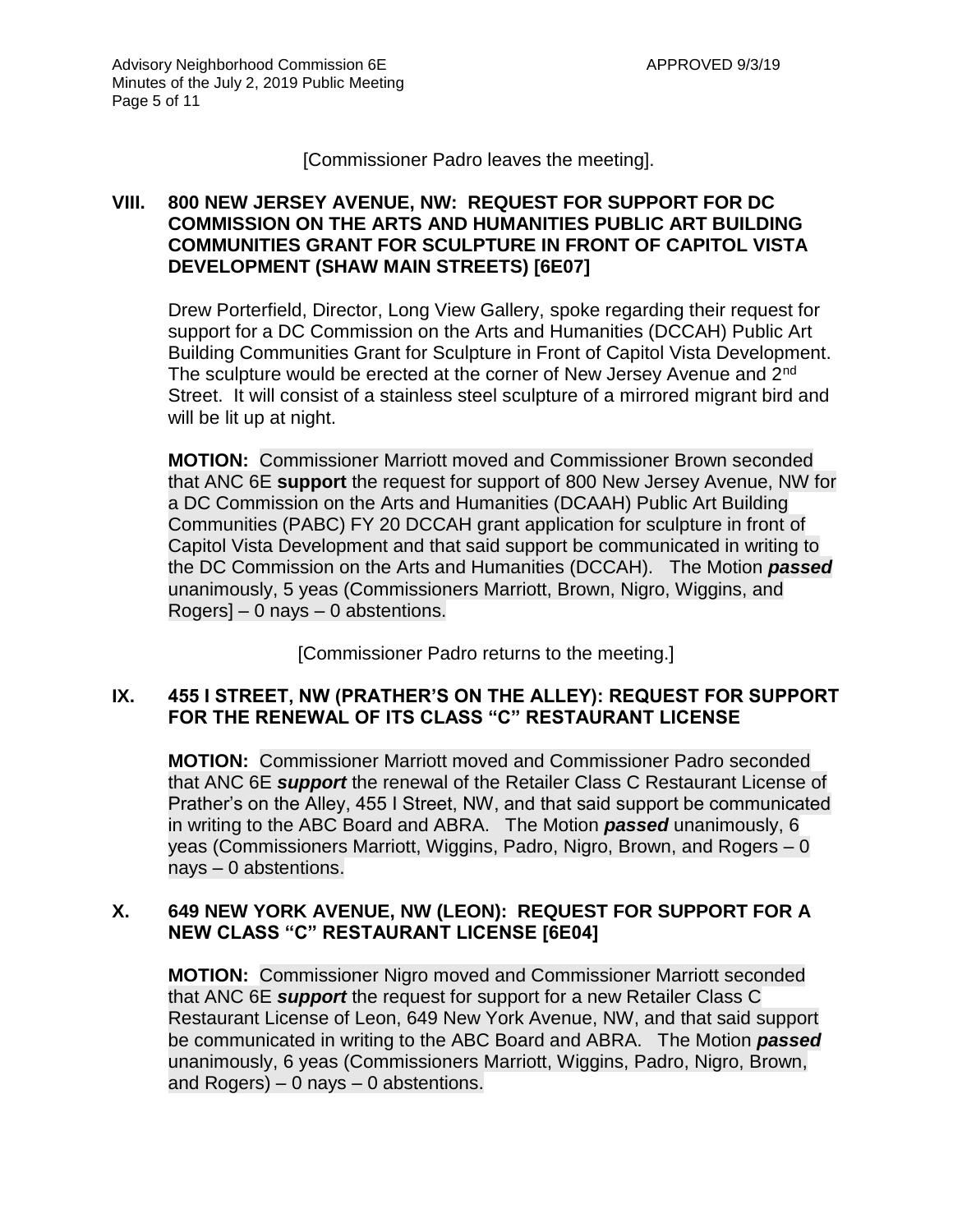#### **XI. 55 H STREET, NW (GONZAGA COLLEGE HIGH SCHOOL/GEORGETOWN UNIVERSITY): REQUEST FOR SUPPORT FOR A NOTICE OF INTENT (TO FILE AN APPLICATION FOR VOLUNTARY DESIGN REVIEW) FOR THE UNIVERSITY'S PLANNED CONSTRUCTION OF A NEW STUDENT-FOCUSED RESIDENTIAL BUILDING [6E07]**

Chris Murphy stated that 55 H Street, NW is currently a parking lot and plans are to build a new student-focused residential building there. The first floor will have student amenity space and retail space. There will be a modest amount of parking on site for staff and bicycle racks for students. The units will be apartment styled and will house 500 students. The floors above are a mix of studio through 4-bedroom apartments for students. The building will be 11 stories tall with a penthouse setback, a courtyard in back, and a green roof on top. They are still in the concept design stage.

#### **XII. 1212 4TH STREET, NW: REQUEST FOR SUPPORT FOR CONCEPT DESIGN FOR HPRB APPROVAL [6E04]**

Commissioner Nigro stated that this project has been trying to get off the ground for eight (8) years. Dr. Bokai stated this will be a new building at  $4<sup>th</sup>$  and Ridge Streets, NW. Currently there is 40% lot coverage – the applicant is proposing 60% lot coverage with six (6) parking spaces. There will be three addresses: **(1)** 1212 4th Street, NW – 4 units, 1-2 BRs, family; **(2)** 1216 4th Street, NW – single family residence; **(3)** 1218  $4<sup>th</sup>$  Street, NW – 6 units and new building.

Commissioner Padro stated the Zoning Committee met and had issues with the brick color, additional parapets for the balconies, and curb cuts on Ridge Street. There are currently two curb cuts that would be consolidated into one curb cut which HPRB may object to. However, the Zoning Committee supported the application and was pleased with the architect's design.

**MOTION:** Commissioner Nigro moved and Commissioner Marriott seconded that ANC 6E *support* the request for support for concept design for HPRB approval of 1212  $4<sup>th</sup>$  Street, NW, as well as support for the consolidation of the curb cuts, and that said support be communicated in writing to the Historic Preservation Review Board (HPRB). The Motion *passed* unanimously, 6 yeas (Commissioners Marriott, Wiggins, Padro, Nigro, Brown, and Rogers – 0 nays – 0 abstentions.

#### **XIII. HOWARD MARKS OF THE DC HARMONY GROUP – REQUEST FOR SUPPORT FOR AMPLIFIED NOISE AMENDMENT ACT OF 2019 [6E04]**

Howard Marks of the DC Harmony Group stated he lives near the Gallery Place Metro station which has been experiencing very loud music from street musicians, as have other Metro stations.

The Amplified Noise Amendment Act of 2019 was introduced by DC Council Chair Phil Mendelson with support from Councilmembers Evans, Cheh, and Bonds. As introduced, it regulates **noise** in public spaces generated from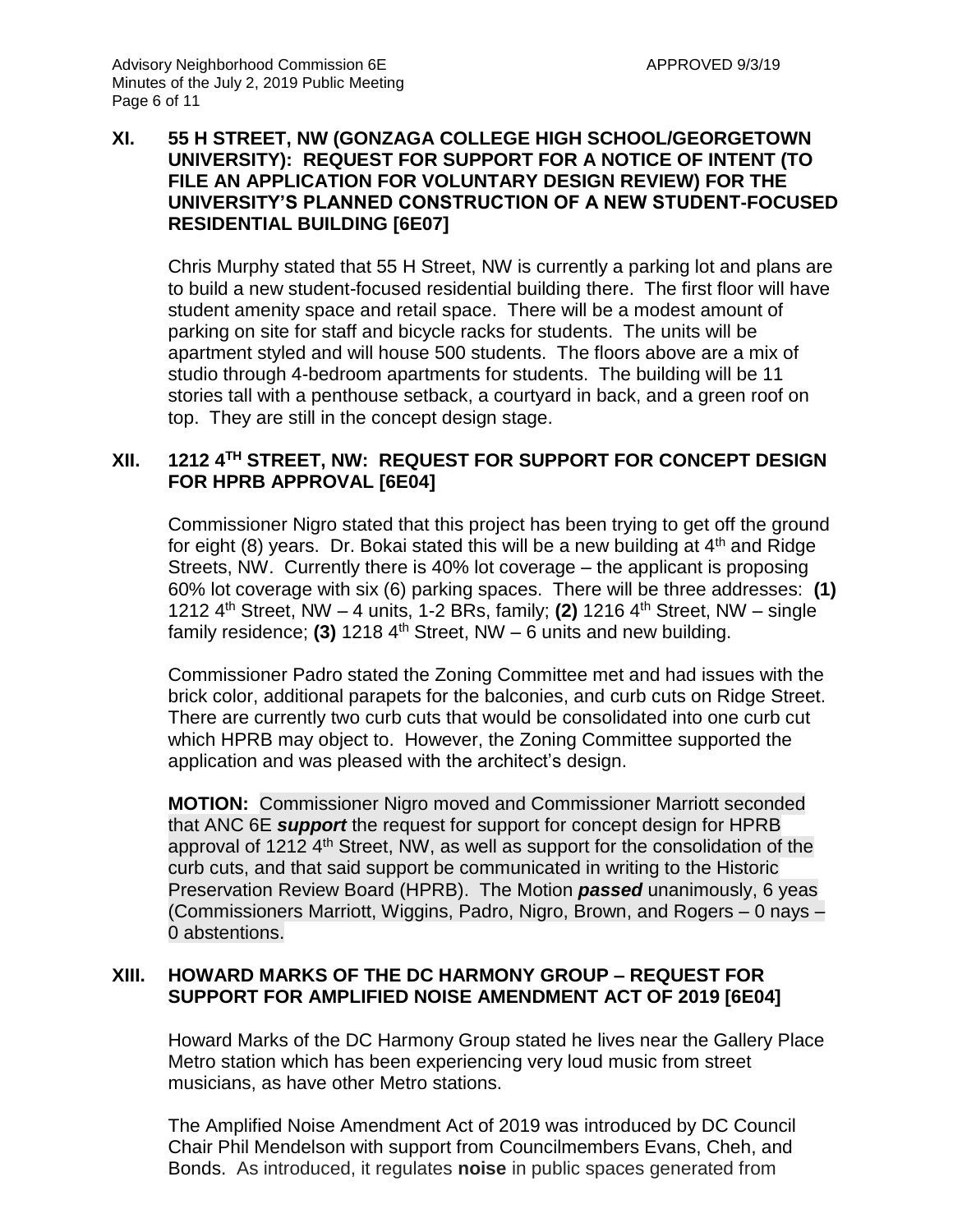amplifying **sound** devices by implementing a plainly audible standard and enforcement standards.It also establishes that repeat offenders given a onetime warning by law enforcement are subject to a fine not to exceed \$300 or imprisonment not to exceed 10 days, or both.

Mr. Marks, who now suffers from Tinnitus, stated the noise has been measured and is equivalent to a chain saw or stationary locomotive running from Noon to 10:00 p.m. for seven (7) days a week.

Exemptions included in the legislation would be persons participating in a parade, public gathering or demonstration pursuant to a permit issued by the Metropolitan Police Department and use of gas generators for construction purposes, special events, or licensed or permitted activities.

**MOTION:** Commissioner Padro moved and Commissioner Nigro seconded that ANC 6E *support* the request for support from the DC Harmony Group for the Amplified Noise Amendment Act of 2019 to amend Title 20 of the District of Columbia Municipal Regulations (DCMR) to regulate noise in the public space generated from electronically amplifying sound devices **(with the exception of parades, public gatherings or demonstrations for which permits have been issued by MPD and the use of gas generators for construction purposes, special events, or licensed or permitted activities),** and that said support be communicated to the Council of the District of Columbia. The Motion *failed* by a vote of 4 nays (Commissioners Marriott, Wiggins, Brown, Rogers) – 2 yeas (Commissioners Padro and Nigro) and 0 abstentions.

#### **XIV. 1503 9TH STREET, NW: REQUEST FOR SUPPORT FOR STIPULATED AND PERMANENT ABC LICENSES (QUEEN OF SHEBA 2, INC. T/A QUEEN'S RESTAURANT AND LOUNGE) [6E01]**

Commissioner Padro stated that the original owner did not satisfy debts to the DC Government. However, the new owner is a responsible operator with a good business plan and has agreed to sign a Settlement Agreement. The ABC Licensing Committee met and recommended support.

**MOTION:** Commissioner Padro moved and Commissioner Marriott seconded that ANC 6E *support* the request for support of Queen of Sheba 2, Inc., t/a Queen's Restaurant and Lounge, 1503 9<sup>th</sup> Street, NW, for Stipulated and Permanent ABC Licenses and that said support be communicated in writing to the ABC Board and ABRA. The Motion *passed* unanimously, 6 yeas (Commissioners Marriott, Wiggins, Padro, Nigro, Brown, and Rogers – 0 nays – 0 abstentions.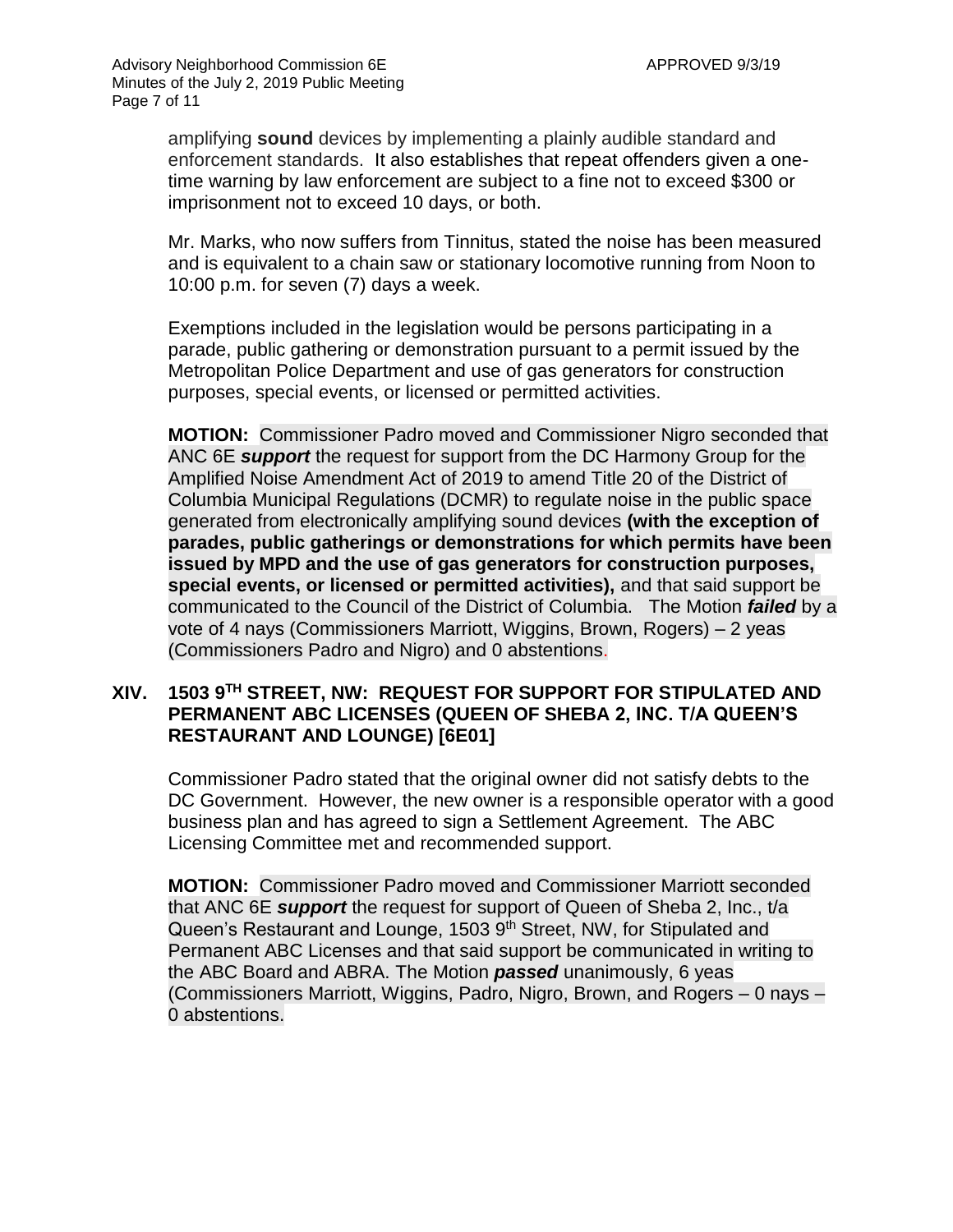#### **XV. 509 O STREET, NW: REQUEST FOR SUPPORT FOR A SPECIAL EXCEPTION TO ADD A TOP FLOOR BALCONY TO THE REAR OF THE BUILDING**

The presenter advised the property is currently under construction. The existing building was at 62.3% lot occupancy. He received a permit for 61.4% lot occupancy and is asking for it to be 64.7% lot occupancy. He is asking for the rear yard on the first and second floor to extend back to the rear yard three feet and the third floor becomes a terrace and spiral staircase to the roof top which puts us over the 60%. He will appearing before the BZA on September 18, 2019.

Commissioner Padro advised the applicant was a "no show" at the Zoning Committee meeting and the committee did not have an opportunity to review the application. Since the BZA hearing is not until September 18, 2019, he requested that the matter be tabled until the September 3, 2019 Public Meeting.

**MOTION:** Commissioner Brown moved and Commissioner Padro seconded that the request for support for a special exception to add a top floor balcony from 509 O Street, NW be *tabled* until the September 3, 2019 Public Meeting. The Motion *passed* unanimously, 6 yeas (Commissioners Marriott, Wiggins, Padro, Nigro, Brown, and Rogers) – 0 nays – 0 abstentions.

#### **XVI. RESOLUTION URGING DDOT TO ELIMINATE THE DUAL LANE AND STUDY ADDITIONAL TRAFFIC CALMING MEASURES AT THE INTERSECTION OF 6 TH STREET, NW AND RHODE ISLAND AVENUE, NW**

**MOTION:** Commissioner Marriott moved and Commissioner Padro seconded that ANC 6E *support* the resolution as proposed by ANC 6E's Transportation Advisory Committee urging DDOT to eliminate the dual lane and study additional traffic calming measures at the intersection of  $6<sup>th</sup>$  Street, NW and Rhode Island Avenue, NW and that said support be communicated in writing to the Director of the District Department of Transportation (DDOT). The Motion *passed* unanimously, 6 yeas (Commissioners Marriott, Wiggins, Padro, Nigro, Brown, and Rogers)  $-0$  nays  $-0$  abstentions.

#### **XVII. RESOLUTION TO SUPPORT THE K STREET, NW COMPLETE STREETS PROJECT, AND REQUEST THAT DDOT MOVE FORWARD QUICKLY INTO AND THROUGH THE DESIGN STAGE**

**MOTION:** Commissioner Padro moved and Commissioner Nigro seconded that ANC 6E *support* the resolution as proposed by ANC 6E's Transportation Advisory Committee to support the K Street, NW Complete Streets Project and request that DDOT move forward quickly into and through the design stage, and that said support be communicated in writing to the Director of the District Department of Transportation (DDOT). The Motion *passed* unanimously, 6 yeas (Commissioners Marriott, Wiggins, Padro, Nigro, Brown, and Rogers) – 0 nays – 0 abstentions.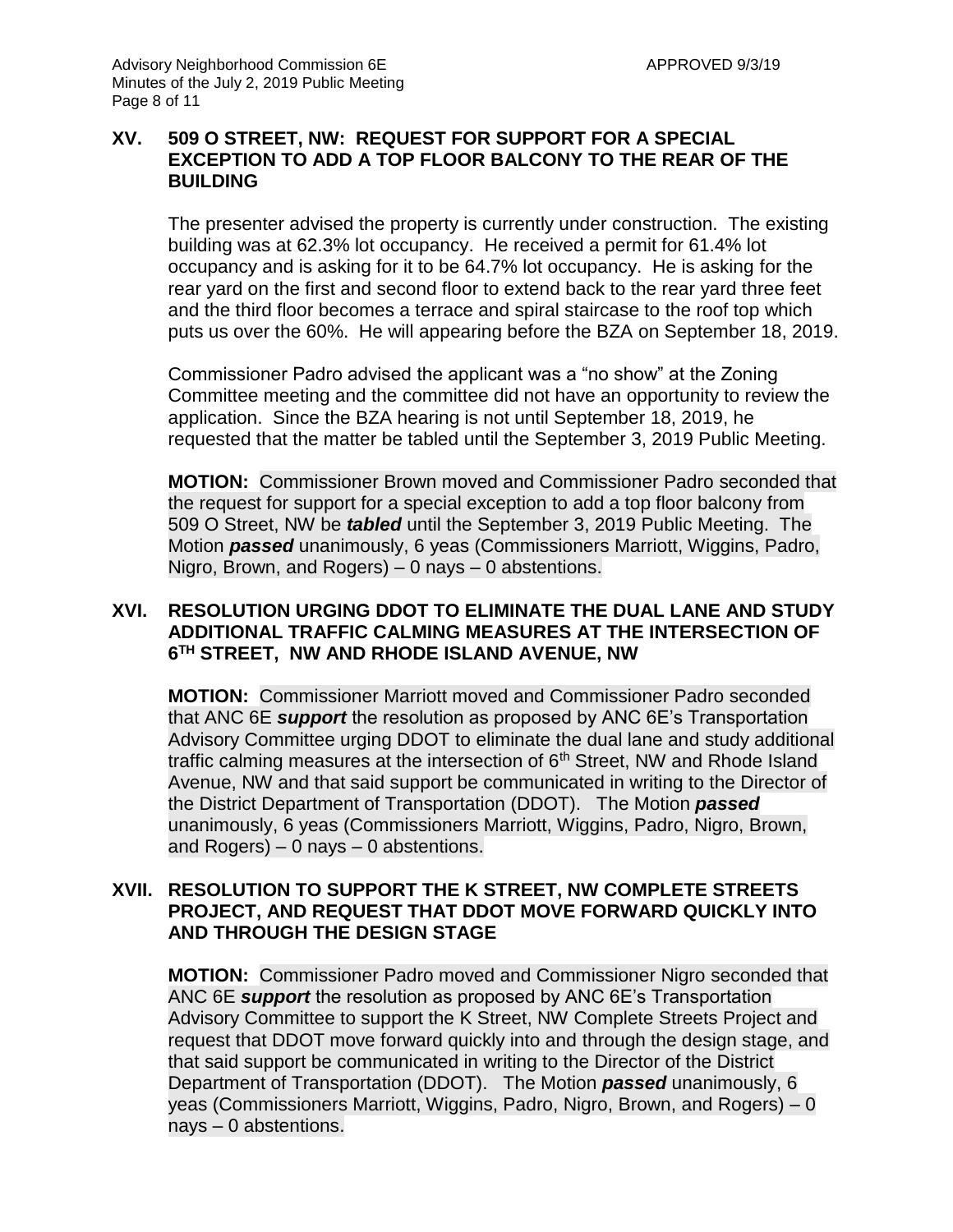#### **XVIII. RESOLUTION REQUESTING A TRAFFIC SAFETY ASSEESSMENT AND TRAFFIC CALMING PLAN FOR FLORIDA AVENUE, NW BETWEEN GEORGIA AVENUE, NW AND NEW YORK AVENUE, NE**

**MOTION:** Commissioner Marriott moved and Commissioner Padro seconded that ANC 6E *support* the resolution as proposed by ANC 6E's Transportation Advisory Committee for a traffic safety assessment and traffic calming plan for Florida Avenue, NW between Georgia Avenue, NW and New York Avenue, NE and that said support be communicated in writing to the Director of the District Department of Transportation (DDOT). The Motion *passed* unanimously, 6 yeas (Commissioners Marriott, Wiggins, Padro, Nigro, Brown, and Rogers) – 0 nays – 0 abstentions.

## **XIX. BUNDY DOG PARK: REQUEST FOR SUPPORT FOR THE INSTALLATION OF A WATER SOURCE [6E02]**

A representative of the Bundy Dog Park Association presented their request.

By way of history, Commissioner Padro stated that there is an abandoned water meter adjacent to the Bundy Dog Park that is controlled by the District Government. In order for DC Water to agree to restore water, the DGS and DPR have to collaboratively agree to be responsible for that water meter and that is what Councilmember Charles Allen is looking for. There is also a request that DPR look at what would be necessary to make the dog park an official dog park to be managed and maintained by DPR.

**MOTION:** Commissioner Padro moved and Commissioner Brown seconded that ANC 6E *support* the establishment of an account with DC Water by DPR or GPS in order to bring a source of water to the Bundy Dog Park and that DPR consider taking the necessary steps to make the Bundy Dog Park an official DPR dog facility. The Motion *passed* unanimously, 6 yeas (Commissioners Marriott, Wiggins, Padro, Nigro, Brown, and Rogers) – 0 nays – 0 abstentions.

#### **XX. OLD BUSINESS**

# **919 5TH STREET, (SILO): CONSIDER RENEWAL OF CLASS C ALCOHOL [6E05]**

Commissioner Marriott stated that ANC 6E has not come to a Settlement Agreement yet with Silo. Silo has refused to enter into any agreement. He has reached out to attorney James Loots, who represented ANC 6E in the Electric Cool-Aid case, and he would like to request ANC 6E support to retain his services once again in the event a Settlement Agreement cannot be entered into and to represent ANC 6E at the Protest Hearing on August 7, 2019.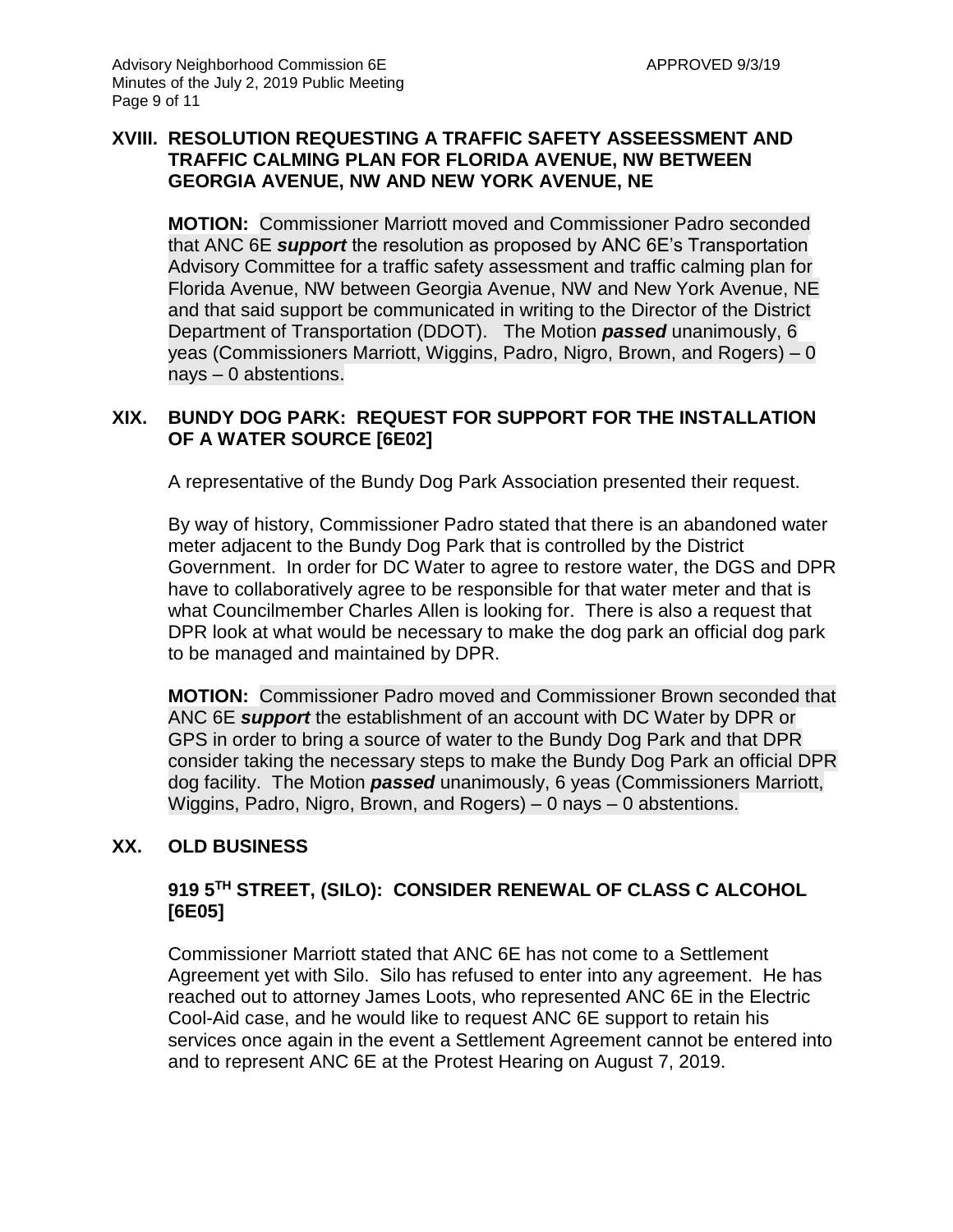**MOTION:** Commissioner Marriott moved and Commissioner Padro seconded that in the matter of Silo, 919 5<sup>th</sup> Street, NW, ANC 6E retain the services of attorney James Loots in order to enter into a Settlement Agreement and, if not, to represent ANC 6E in the Protest Hearing scheduled for August 7, 2019. The Motion *passed* unanimously, 6 yeas (Commissioners Marriott, Wiggins, Padro, Nigro, Brown, and Rogers) – 0 nays – 0 abstentions.

**MOTION:** Commissioner Marriott moved and Commissioner Brown seconded that a ceiling of \$7,000.00 be allocated for the hiring of attorney James Loots to represent ANC 6E in the Silo Protest Hearing on August 7, 2019. The Motion *passed* unanimously, 6 yeas (Commissioners Marriott, Wiggins, Padro, Nigro, Brown, and Rogers)  $-0$  nays  $-0$  abstentions.

#### **XXI. NEW BUSINESS**

**Vacancy on WMATA Board**: **MOTION:** Commissioner Marriott moved and Commissioner Padro seconded that ANC 6E pass a resolution to have Councilmember Charles Allen approved to fill that vacancy and that said resolution be communicated to the Chair of the Council of the District of Columbia. The Motion *passed*, 4 yeas (Commissioners Marriott, Padro, Brown, and Rogers) – 0 nays – 2 abstentions (Commissioners Nigro and Wiggins).

#### **XXII. APPROVAL OF MINUTES OF THE 6/4/2019 MEETING**

**MOTION:** Commissioner Padro moved and Commissioner Wiggins seconded that the Minutes of the ANC 6E Public Meeting of **June 4, 2019** be approved. The Motion *passed* unanimously, 6 yeas (Commissioners Marriott, Wiggins, Padro, Nigro, Brown, and Rogers) – 0 nays – 0 abstentions.

#### **XXIII. APPROVAL OF TREASURER'S REPORT**

Commissioner Brown stated that as of July 2, 2019, the balance in the checking account is \$48,602.70.

**MOTION:** Commissioner Marriott moved and Commissioner Padro seconded that the Treasurer's Report be approved. The Motion *passed* unanimously, 6 yeas (Commissioners Marriott, Wiggins, Padro, Nigro, Brown, and Rogers) – 0 nays – 0 abstentions.

#### **XXIV. APPROVAL OF QUARTERLY REPORTS**

Tabled, pending review of supplemental information.